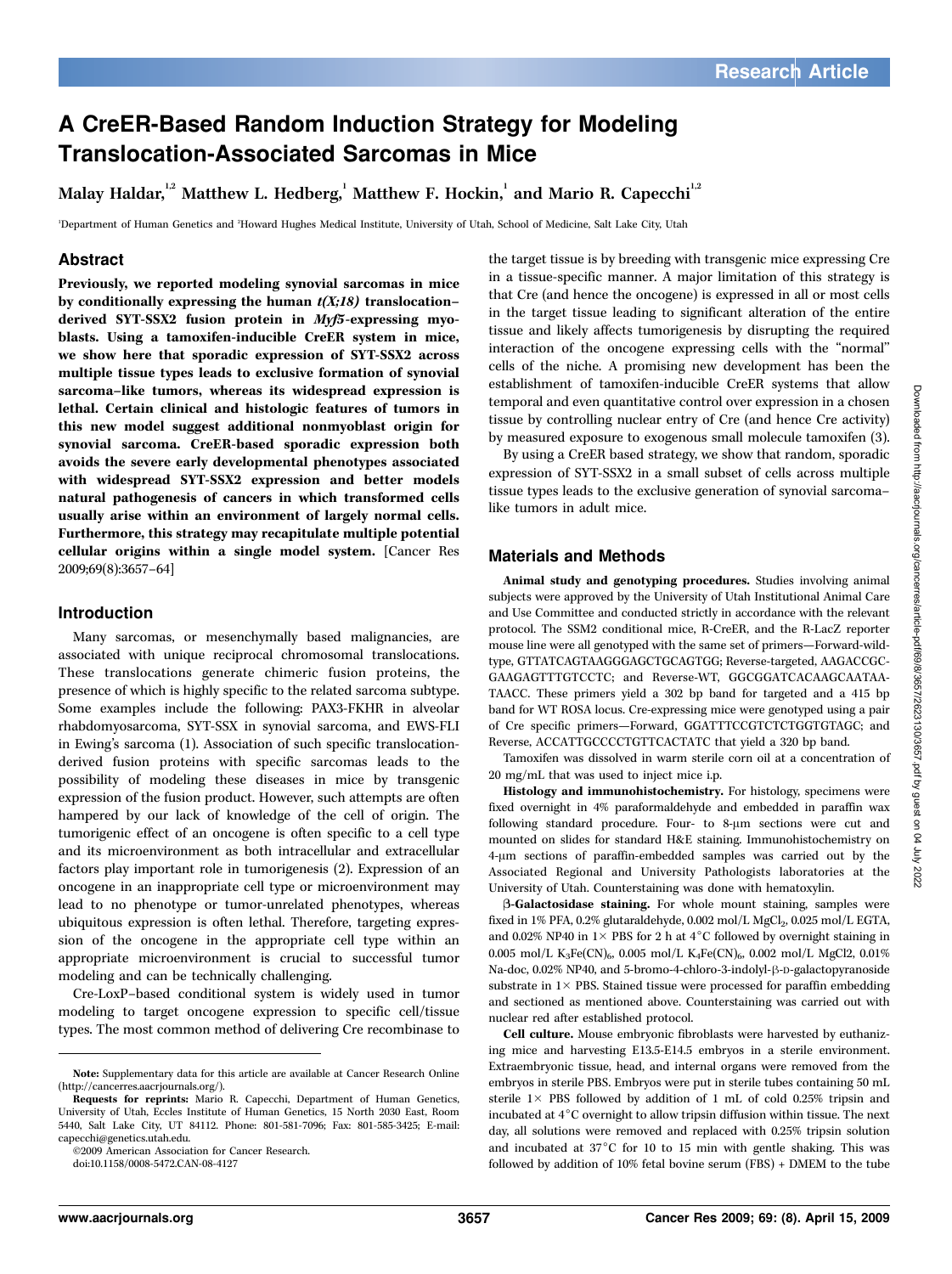and vigorous pipetting with medium bore pipette to disrupt the tissue and plated.

Cells were maintained in media containing 10%FBS + DMEM. The production of TAT-Cre is part of a separate article that is being submitted.

Imaging. Computed tomography of sacrificed mice was performed at 93 μm<sup>3</sup> voxel resolution using the eXplore RS Small Animal MicroCT Scanner (GE Healthcare). Images were reconstructed and visualized with the manufacturer's MicroView freeware. Fluorescent microscopy was performed using the Axiovert 200 M (Carl Zeiss) microscope, image captured using the sensicam (The Cooke Corporation), and the slidebook image capture and analysis software (Intelligent Imaging and Innovation, Inc.). Light microscopy was performed using the same microscope using an Axiocam HRC camera and the Axiovision (4.6) image capture and analysis software.

Microarray analysis. RNA was extracted from tumors of ROSA- $CreER^{+/-}/SSM2^{+/-}$  mice using TRIzol (invitrogen) and purified using RNeasy kit (Qiagen). Gene expression was measured using Affymetrix oligonucleotide-based GeneChip microarray technology (Affymetrix). The microarray data have been uploaded to the Gene Expression Omnibus (GEO) Web site. Further information on microarray analysis is included in the Supplementary Document.

#### **Results**

Targeted expression of SYT-SSX2 in most tissue types is lethal. We previously reported generation of a mouse line (SSM2 mouse line) that expresses the human SYT-SSX2 fusion gene conditionally from the ROSA promoter in the presence of Cre recombinase (4). Expression of SYT-SSX2 is also linked to expression of the enhanced green fluorescent marker protein (EGFP) via an internal ribosomal entry site (IRES; Fig. 1A). Within the skeletal muscle lineage, the biological effect of SYT-SSX2 expression was found to be dependent on the differentiation status of the cell such that expression in early progenitors of skeletal muscle led to embryonic lethality, expression in immature but committed myoblasts generated synovial sarcomas, whereas expression in differentiated skeletal muscle fibers led to severe myopathy. Furthermore, early and ubiquitous expression within developing embryo led to embryonic lethality (4). This lethality suggested the requirement of more discreet oncogene expression than allowed by many tissue-specific Cre drivers, especially those that are expressed widely during early embryogenesis. To further confirm this, and to investigate alternative tissue sources of synovial sarcoma, we targeted SYT-SSX2 expression to a broad range of tissue types. This was achieved by breeding the SSM2 mice to a broad range of tissuespecific Cre-expressing mice (Cre drivers) including Ap2-Cre (early ectoderm, neural crest, limb bud mesenchymal lineage; ref. 5), Sox9-Cre (bone, cartilage, and various other tissue; ref. 6), Dermo1- Cre (Mesenchymal lineage; ref. 7), Flk1-Cre (vascular endothelium;



Figure 1. A, the strategy for conditional expression of SYT-SSX2 and EGFP proteins in the genetically engineered SSM2 mice. Cre mediates recombination between the two LoxP sites in SSM2 mice, thereby removing the transcriptional stop signal and allowing transcription (arrow) of the SYT-SSX2-IRES-EGFP bicistronic mRNA from the endogenous ROSA promoter. The bicistronic mRNA is translated into distinct SYT-SSX2 and EGFP proteins via the EMCV virus–derived IRES placed between the coding sequences of SYT-SSX2 and EGFP. SYT-SSX2<sup>+/-</sup> fibroblasts (*B*) from SSM2 <sup>+/-</sup> embryos and control ROSA-YFP<sup>+/-</sup> fibroblasts (*C*) from ROSAY-YFP<sup>+/−</sup> embryos were cultured. SYT-SSX2<sup>+/−</sup> and ROSA-YFP<sup>+/−</sup> fibroblasts were divided into two groups: those exposed to TAT-Cre protein at<br>3 µm concentration for 2 h and those not exposed to TAT-Cre. By the secon expression based on EGFP-induced fluorescence (Bb), whereas those not exposed to TAT-CRE (Bc and Bd) showed no fluorescence (Bd). Control ROSA-YFP+/ cells exposed to TAT-Cre (*Ca* and *Cb*) showed robust YFP expression (*Cb*), whereas those not exposed to TAT-CRE (*Cc* and *Cd*) showed no YFP expression<br>(*Cd*). Upon serially tracking the same zones, by day 5, SYT-SSX2\*<sup>/\_</sup> f and very few EGFP-expressing cells (Bf), whereas those not exposed to TAT-CRE showed robust growth (Bg) with no EGFP expression (Bh). Control ROSA-YFP<sup>+/-</sup> cells exposed to TAT-CRE continued to show robust growth  $(Ce)$  and YFP expression  $(Cf)$ , whereas those not exposed to TAT-CRE showed robust growth  $(Cg)$ without YFP expression  $(Ch)$ . Scale bars, 50  $\mu$ m.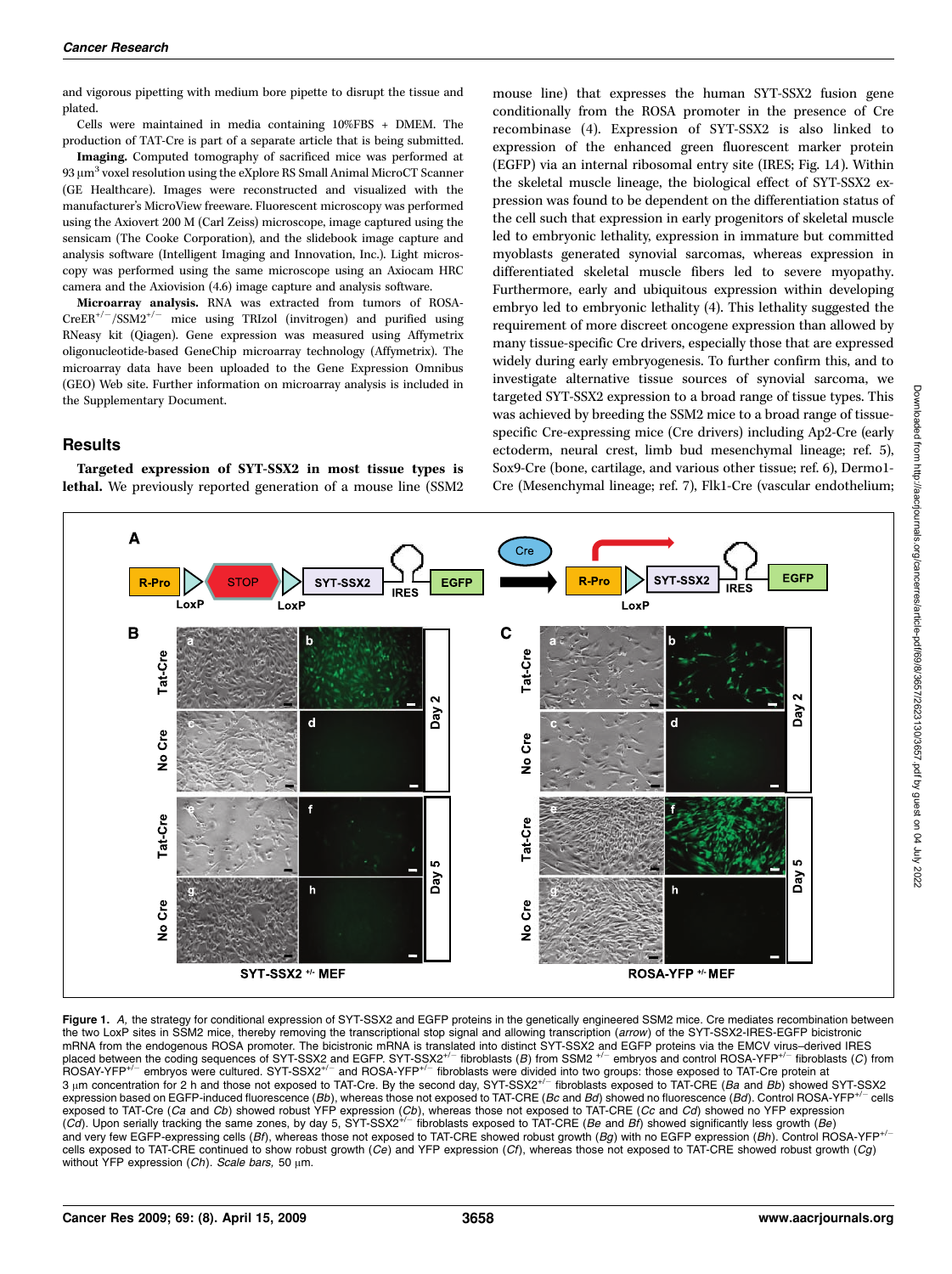

Figure 2. Tumors in R-CreER<sup>+/-</sup>/SSM2<sup>+/-</sup> mice were detected in a variety of locations such as juxta-articular regions in limbs (A) which are a frequent location in human synovial sarcomas. The tumors showed fluorescence grossly (B and C) and in micrograph (D). Tumors in tamoxifen-exposed (B) and tamoxifen-unexposed (C) mice were fluorescent. Computed tomography imaging revealed calcifications  $(E, arrow)$  in some tumors such as the one shown in  $E$  located near the right orbit, whereas others, such as the tail tumor showed in  $F$  (arrows, tumor masses), show exclusive soft tissue involvement. Histology revealed a variety of tissue involvement, such as bone (G, arrow) and subcutaneous tissue (H). White arrow in H, keratinized epithelial layer; green arrow, infiltrating tumor cells. Scale bars, 50 µm.

ref. 8), Tie2-Cre (endothelial/hematopoetic lineage; ref. 9), and Nestin1-Cre (Neural lineage; ref. 10). No viable  $SSM2^{+/-}/Cre^{+/-}$ progenies were obtained (an average of 30 progenies genotyped from each breeding) from any of these breedings, suggesting embryonic lethality, thus further confirming the requirement of more discrete oncogene expression.

We previously reported that expression of SYT-SSX2 within Myf5-expressing myoblasts led to apoptosis, except in certain microenvironments where the SYT-SSX2–expressing cells seemed to be protected from apoptosis and thereby allowed progress toward neoplasia. Therefore, it seemed logical to assume that this dominant cytotoxic effect of SYT-SSX2 expression led to lethality in most breeding experiments with tissue-specific Cre drivers. To further confirm this in vitro in a more controlled environment, we harvested mouse embryonic fibroblasts (MEF) from SSM2<sup>+/-</sup> mice. As control, we also harvested MEFs from ROSA-YFP<sup>+/-</sup> (11) mice that expresses the Yellow Fluorescent Protein (YFP) from the ROSA locus in the presence of Cre. These cells were exposed to  $3 \mu \text{mol/L}$ of a modified Cre protein that has the protein-transduction-domain of HIV TAT protein fused to the  $NH<sub>2</sub>$  terminus of Cre (TAT-CRE; ref. 12). Direct addition of such purified TAT-CRE protein to cultured cells allows for more rapid, stable, and uniform activation of Cre-dependent loci than is possible by the more commonly used DNA-mediated transfection procedures.

SYT-SSX2<sup>+/-</sup> MEFs exposed to TAT-CRE (Fig. 1Ba and Bb) express SYT-SSX2 and turn green due to accumulation of the EGFP protein (Fig. 1Bb). Plates were marked for zones showing robust SYT-SSX2 expression (Fig. 1Ba and Bb) detected via fluorescence and were followed up. Remarkably, after a few days, these zones showed few living and very few fluorescent cells (Fig. 1Be and Bf). This suggests that cells expressing SYT-SSX2 either shutdown SYT-SSX2 expression, undergo growth arrest, or cell death. Plates harboring fluorescent SYT-SSX2–expressing MEFs showed significantly higher cellular debris and floating dead cells in the media when compared with control cells. The large increase in the population of dead cells in the media along with an 80% to 90% reduction in the number of fluorescent cells in plates harboring SYT-SSX2–expressing cells suggest that SYT-SSX2 expression leads to cell death. Cell death via apoptosis was further suggested in SYT-SSX2–expressing cells by the detection of activated caspase pathway (Supplementary Fig. A and B). SYT-SSX2<sup>+/-</sup> MEFs not exposed to TAT-CRE (Fig. 1Bc, Bd, Bg, and Bh) did not show fluorescence (Fig. 1Bd and Bh), suggesting absence of SYT-SSX2 expression and continue to proliferate robustly (Fig. 1Bg and Bh).

Control ROSA-YFP<sup>+/-</sup> MEFs also proliferated robustly with (Fig. 1Ca, Cb, Ce, and Cf) and without (Fig. 1Cc, Cd, Cg, and Ch) TAT-CRE. It is worth noting here that the fluorescence intensity in TAT-Cre–exposed ROSA-YFP<sup>+/-</sup> MEFs (Fig. 1Cb and Cf) is higher than in TAT-Cre-exposed SYT-SSX2<sup>+/-</sup> MEFs. This reflects the differences between IRES-driven protein expression (EGFP expression in SYT-SSX2 expressing MEFs) versus direct promoter–driven protein expression (YFP expression in ROSA-YFP MEFs). The TAT-Cre protein used in these experiments has been shown to be  $\sim 80\%$ efficient in inducing YFP expression (due to Cre activity) in ROSA- $YFP^{+/-}$  MEFs at 3 µmol/L concentration. This and more extensive data on the construction, analysis, use, and in vivo activity of this modified Cre protein is the subject of an additional article being submitted. The conditional in vitro system we describe here will be a useful tool in the identification of molecular pathways activated by the SYT-SSX2 fusion protein.

Random sporadic expression of SYT-SSX2 in multiple tissue types leads to soft tissue tumors. SYT-SSX2 expression can be confined to a few cells in a given ''promoter-defined'' tissue by using the tamoxifen-inducible CreER system where the nuclear entry of Cre (and hence SYT-SSX2 expression) can be controlled via exogenous application of tamoxifen. CreER is a fusion between Cre and a mutant form of ligand binding domain of estrogen receptor (ER) that keeps the Cre protein sequestered in the cytoplasm via interactions between ER and Hsp90. Exogenous application of tamoxifen disrupts this interaction and allows nuclear translocation of Cre where it initiates recombination between LoxP sites (3).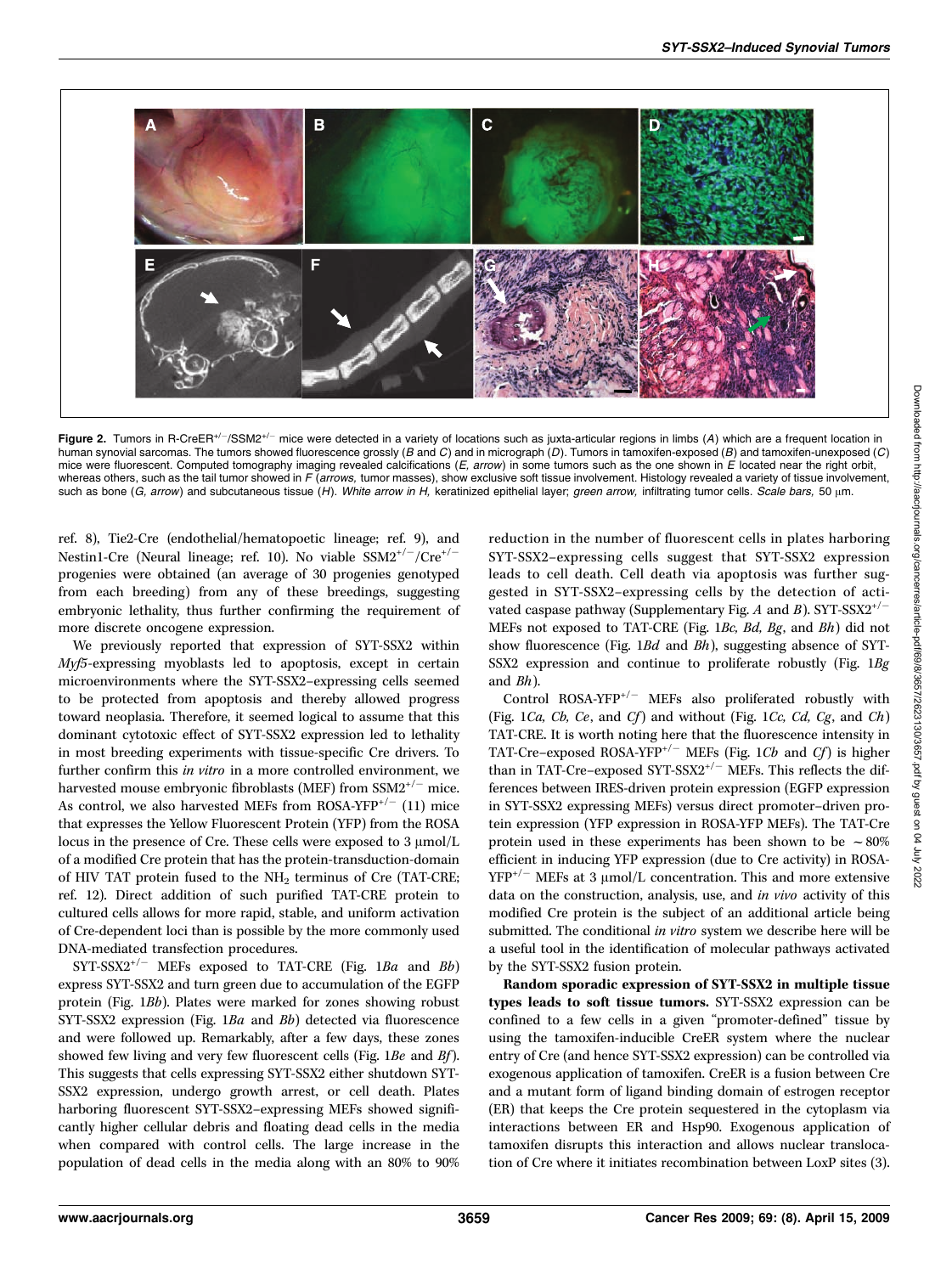We obtained the ROSA-CreER mouse line (R-CreER) that expresses CreER ubiquitously (13) from the ROSA locus and bred it to the conditional SSM2 mouse line. The number of cells where Cre is translocated to the nucleus in the R-CreER<sup>+/-</sup>/SSM2<sup>+/-</sup> mice can be controlled by the amount and frequency of exogenous application of tamoxifen. R-CreER<sup>+/-</sup>/SSM2<sup>+/-</sup> mice were treated once with low-dose tamoxifen (0.1 mg/gm) via i.p. injection at the age of 3 months. Although tumors were generated within all injected 7 of 7 R-CreER<sup>+/-</sup>/SSM2<sup>+/-</sup> mice, control groups comprising R-CreER<sup>+/-</sup>, R-CreER<sup>-/-</sup>, SSM2<sup>+/-</sup>, SSM2<sup>-/-</sup>, or WT mice did not show any tumors or other discernable mutant phenotypes. Nuclear translocation of Cre has been shown to occur at very low frequency within the R-CreER mice even in the absence of tamoxifen (14). This phenomenon led to development of tumors in  $R$ -Cre $ER^{+/-}/SSM2^{+/-}$  mice (6 of 6) even without tamoxifen (discussed later).

Tumors were first noted in R-Cre $\mathrm{ER}^{+/-}/\mathrm{SSM2}^{+/-}$  mice by visual inspection between 5 to 14 months. Tumors in R-Cre $\mathrm{ER}^{+/-}/$  $\text{SSM2}^{+/-}$  (Fig. 2A–H) mice showed intense fluorescence (Fig. 2B, C, and D) demonstrating SYT-SSX2 expression. Multiple tumors (an average of 3 per mouse,  $n = 13$ ) were detected upon necropsy based on fluorescence. Computed tomography scanning revealed a variety of tumor characteristics even within the same mouse with some tumors showing evidence of significant calcification (Fig. 2E), whereas others did not (Fig.  $2F$ ). Tumors were detected in a variety of locations (Fig.  $2E-H$ ) including regions close to bone (Fig.  $2G$ ) and subcutaneous tissue (Fig. 2H).

Soft tissue tumors generated are synovial sarcomas. Histology of tumors generated in R-Cre $ER^{+/-}/SSM2^{+/-}$  was consistent with features of human synovial sarcoma as well as with synovial sarcoma–like tumors previously generated in Myf5-  $Cre^{+/-}/SSM2^{+/-}$  mice, which expresses SYT-SSX2 specifically in Myf5-expressing myoblasts (4). Immunohistochemistry revealed expression of synovial sarcoma–associated markers such as cytokeratins, Bcl-2, and Vimentin within tumors of  $R$ -Cre $ER^{+/-}/$  $\mathrm{SSM2}^{+/-}$  (Fig. 3A) similar to tumors of Myf5-Cre $^{+/-}/\mathrm{SSM2}^{+/-}$  mice

(Fig. 3B), and to human synovial sarcomas. Tamoxifen induces nuclear translocation of CreER, and therefore expression of SYT-SSX2, across multiple tissue types in mice harboring the R-CreER allele. Exclusive generation of synovial sarcoma–like tumors despite oncogene expression in multiple tissue types is remarkable and suggests a dominant role of SYT-SSX2 in directing the tumor phenotype. This is not always the case with translocation products of sarcoma as shown by a recent attempt to generate a mouse model of Ewing's sarcoma by expressing the Ewing's sarcomaassociated EWS-FLI fusion protein that resulted in erythro leukemia in mice (15).

To further confirm the identity of the tumors at the transcriptional level, we extracted RNA from five tumors isolated from five distinct R-Cre $ER^{+/-}/SSM2^{+/-}$  mice and carried out a microarray hybridization using the Affymetrix mouse whole genome 430 2.0 chip. We have previously generated microarray data from mouse synovial sarcoma-like tumors in Myf5-Cre<sup>+/-</sup>/  $SSM2^{+/-}$  mice and control WT skeletal muscles using the same Affymetrix platform. We next searched the GEO database for availability of microarray data generated on Affymetrix mouse 430 2.0 genechip (same platform to reduce cross-platform issues) from other mouse models of tumors and found the following data sets matching our criteria: Kaposi's sarcoma (16), thymic lymphomas (17), mammary tumors from two distinct models (18, 19), multiple myeloma (20), and osteosarcoma (21). We downloaded these freely available data sets from the GEO Web site. A simple hierarchical clustering using the Genesifter microarray analysis suite revealed that our previously reported synovial sarcoma-like tumors from Myf5-Cre<sup>+/-</sup>/SSM2<sup>+/-</sup> mice clustered together with our newly generated tumors in R-CreER<sup>+/-</sup>/SSM2<sup>+/-</sup> mice, whereas other tumors clustered separately based on their diagnostic identity (Fig. 4). Wild-type skeletal muscle samples, used as an internal control, clustered separately from all tumor samples. We previously reported identification of a set of 72 genes as a "synovial sarcoma signature" (4). Clustering based on only this signature gene set also grouped R-Cre $ER^{+/-}/SSM2^{+/-}$  and



Figure 3. Immunohistochemistry revealed similarity between tumors of R-CreER<sup>+/-</sup>/SSM2<sup>+/-</sup> (A) and tumors of Myf5-Cre<sup>+/-</sup>/SSM2<sup>+/-</sup> tumors (B). Panel includes markers commonly overexpressed in human synovial sarcomas such as Cytokeratins (Aa, Ab, Ba, and Bb), Bcl-2 (Ac and Bc), and Vimentin (Ad and Bd). Scale bars,  $50 \mu m$ .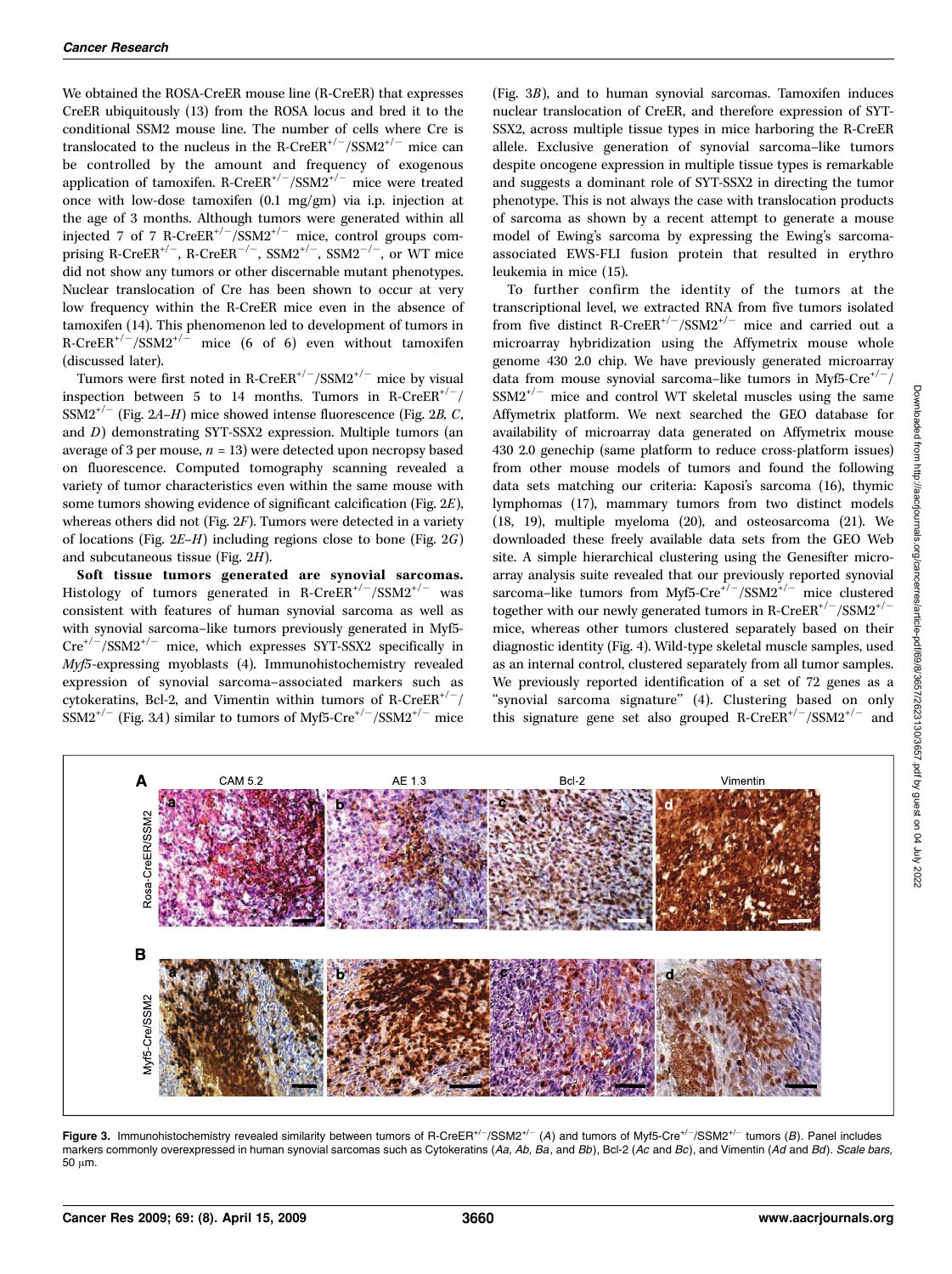

Figure 4. Clustering result of various mouse tumors and normal skeletal muscle samples. The box highlights the similarity between tumors generated in R-CreER<sup>+/-</sup>/<br>SSM2<sup>+/-</sup> mice (*green circles*) and those generated in My similarity, whereas skeletal muscle samples cluster distinct from all tumors.

Myf5-Cre<sup>+/-</sup>/SSM2<sup>+/-</sup> tumors together, separate from the other mouse tumors (data not shown). These suggest that our newly generated mouse tumors are indeed synovial sarcomas.

Low-level spontaneous background nuclear translocation of CreER. The R-CreER mouse is ''leaky'', where some background level of nuclear translocation of CreER is observed even in the absence of tamoxifen (14). We discovered that R-CreER<sup>+/-</sup>/  $SSM2^{+/-}$  mice develop tumors even without tamoxifen injection (6 of 6). The age of onset of tumors (by visual detection) is comparable with those seen in R-Cre $ER^{+/-}/SSM2^{+/-}$  mice that were injected once with 0.1 mg/gm of tamoxifen. All tumors generated, with or without tamoxifen, were fluoroscent (Fig. 2B and C). On preliminary examination, there was no apparent difference in tumor histology or other characteristics between these tumors. This may suggest that the tumors within R-CreER<sup>+/-</sup>/  $SSM2^{+/-}$  (with or without tamoxifen) are primarily generated by expression of SYT-SSX2 induced by spontaneous nuclear entry of CreER and that a single pulse of low-dose tamoxifen injection probably did not ''induce'' the tumors. The fact that none of the SSM2 (>200) mice ever developed tumor in the absence of Cre and the similar latency of tumor induction in single-pulse tamoxifen–treated and untreated R-CreER<sup>+/-</sup>/SSM2<sup>+/-</sup> mice further supports this hypothesis.

To gain more insight into tamoxifen-induced versus spontaneous leaky nuclear entry of CreER in R-CreER mice, we bred the R-CreER mice to a reporter mouse line conditionally expressing the h-galactosidase marker gene (LacZ) from the ROSA locus (R-LacZ mice; ref. 22). Analysis of R-CreER<sup>+/-</sup>/R-LacZ<sup>+/-</sup> embryos revealed that although few a embryos showed significant leakiness in the absence of tamoxifen (Fig. 5Aa and Ab), most showed no detectable leakiness (Fig. 5Ac and Ad) compared with control WT littermate embryos (Fig. 5Ae and Af). The leakiness was unpredictable, both in terms of number of cells, region, as well

as number of individual embryos demonstrating it. CreER in R-CreER<sup>+/-</sup>/R-Lac $Z^{+/-}$  mice showed strong tamoxifen inducibility (Fig.  $5Bg-Br$ ) compared with controls not exposed to tamoxifen (Fig.  $5Ba-Bf$ ). Surprisingly, skeletal muscles at various locations showed the least nuclear translocation of CreER after i.p. tamoxifen injection (Fig. 5Bl and Br).

Tumors were generated with complete penetrance in R- $CreER^{+/-}/SSM2^{+/-}$  mice. A single pulse of tamoxifen treatment did not seem to hasten the development of tumors compared with untreated mice (Fig. 6A and B). Multiple injection of tamoxifen in R-Cre $ER^{+/-}/SSM2^{+/-}$  mice led to lethality that was dependent on both the dosage and frequency of tamoxifen injection (Supplementary Fig. C). This again reflects upon the dominant cytotoxic effects of SYT-SSX2 especially when expressed in a large number of cells. We previously reported the generation of the R-DTA mouse line expressing the cytotoxic diphtheria toxin from ROSA locus (23). We next compared the  $t$ amoxifen-induced lethality between R-Cre $ER^{+/-}/SSM2^{+/-}$  and R-CreER<sup>+/-</sup>/R-DTA<sup>+/-</sup> mice to get an insight into the extent of in vivo cytotoxic effect of SYT-SSX2 compared with the wellknown cytotoxic agent diphtheria toxin. As expected, tamoxifen injection led to rapid lethality at a lower dosage and frequency within the R-Cre $ER^{+/-}/R$ -DTA<sup>+/-</sup> mice when compared with R-CreER<sup>+/-</sup>/SSM2<sup>+/-</sup> mice (Supplementary Fig. C and D). This suggests that either SYT-SSX2 is not as cytotoxic as the diphtheria toxin or that the cytotoxic effects of SYT-SSX2 are restricted to specific cell types.

# **Discussion**

Cre-LoxP–based conditional systems are considered superior to simple transgenic models due to the ability to target ''tumorinducing'' genetic events in specific tissue type. Nonetheless, using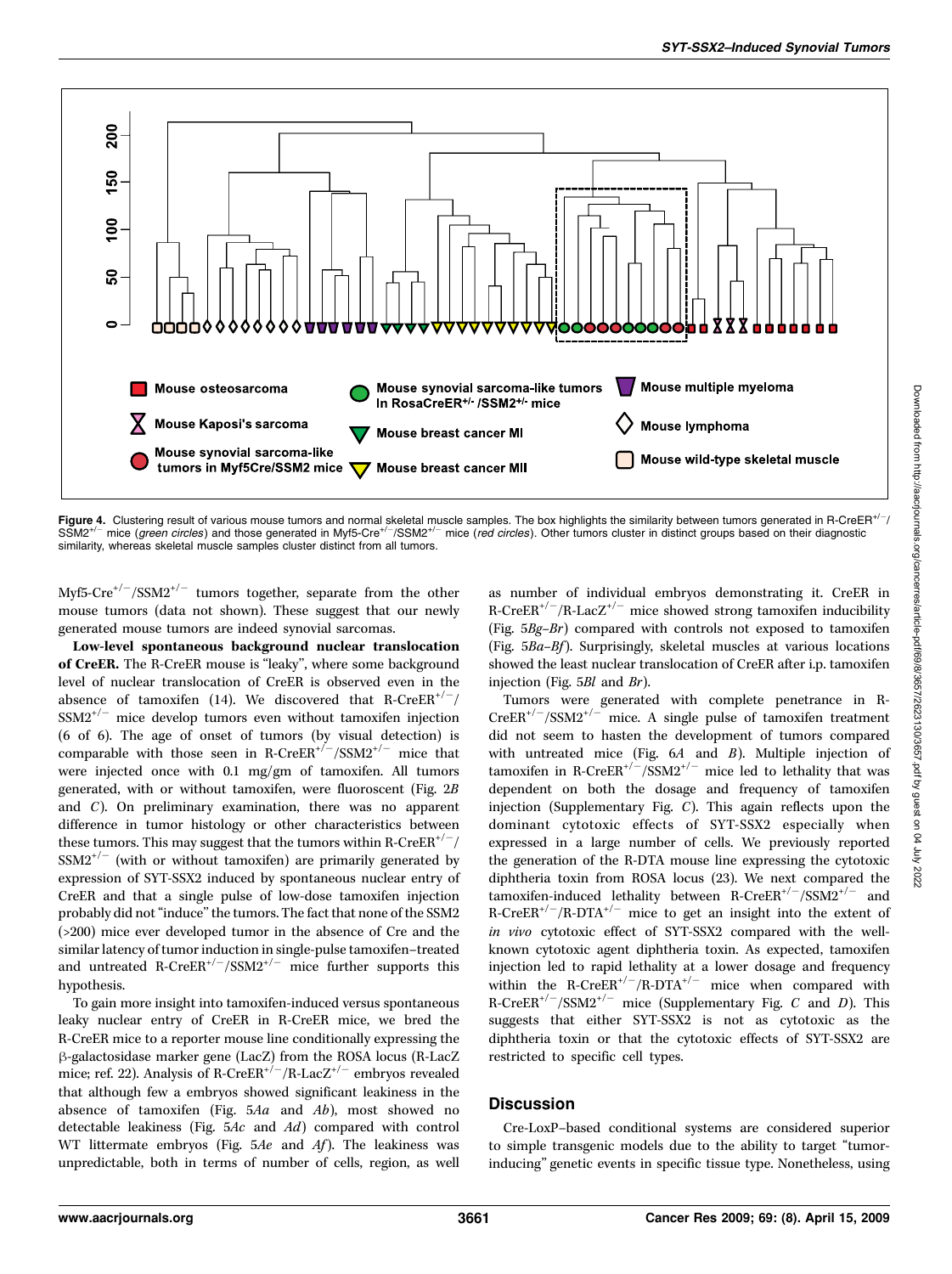standard tissue-specific Cre drivers, a large number of cells within the targeted tissue are affected by the oncogene expression, thereby creating a highly unphysiologic environment for tumorigenesis. This is a significant limitation of this strategy. Some studies have tried to address this issue such as spontaneous recombinationdependent random activation of K-ras leading to lung cancer (24). In this study, we have tried to address this issue by intentionally making Cre activity (and hence SYT-SSX2 oncogene expression) sporadic and randomly distributed within a new mouse model of synovial sarcoma. Although this strategy does not permit tracking of the cell of origin, it does recapitulate the natural pathogenesis more closely by restricting oncogene expression within a small subset of cells, each of which is surrounded by a ''normal physiologic'' microenvironment. In this strategy, random induction of oncogene expression takes place throughout the lifetime of the mouse and across most cell types within a single mouse significantly enhancing the chance of recapitulating the necessary cell and the microenvironment of origin to generate a tumor. Neither a prior knowledge of the cell of origin is required, nor will it be revealed, by this strategy. Although knowledge of the tissue source of a tumor is important from a biological point of view, the ability to rapidly generate mouse models is highly desirable for preclinical applications. Furthermore, the strategy described here is conditional and allows investigators to combine multiple genetic anomalies to attempt at generating a tumor models or investigate the roles of downstream genetic hits within a model. Therefore,

with the exception of our inability to trace the origin, the strategy of random induction incorporates the unique advantages of a conditional system minus the disadvantage of ''collateral damage'' induced by widespread oncogene expression within the target tissue.

Comparing tumors within the new R-Cre $ER^{+/-}/SSM2^{+/-}$  mouse model with our previous model established by expressing SYT-SSX2 in myoblasts of Myf5-Cre<sup>+/-</sup>/SSM2<sup>+/-</sup> mice is instructive. Despite similarity in histology, expression of markers, and transcriptional profile, there are certain differences between these two models. To begin, the age of onset is different in these two models. Whereas Myf5-Cre<sup>+/-</sup>/SSM2<sup>+/-</sup> mice died by age 3 to 5 months (Fig. 6C), R-CreER<sup>+/-</sup>/SSM2<sup>+/-</sup> mice live much longer, beyond 1 year, and showed massive tumor load before death (Fig. 6A and B). The tumors within Myf5-Cre<sup>+/-</sup>/SSM2<sup>+/-</sup> mice, in most cases, did not seem to be large enough nor numerous enough (based on fluorescence-based visual detection at necropsy) to be the primary cause of death. This suggested either early widespread microscopic metastasis or lethality from a non–tumor-related phenotype of widespread SYT-SSX2 expression within  $Myf5$  lineage. In R-CreER<sup>+/-</sup>/  $SSM2^{+/-}$  mice, however, the tumor load was uniformly large enough to be the primary cause of death. This highlights an important limitation of widespread tissue-specific oncogene expression. "Collateral damage" induced by oncogene expression in a particular cell lineage may confound phenotype analysis. Of particular concern is preclinical application where a candidate



Figure 5. β-Galactosidase staining of hemisected R-CreER<sup>+/-</sup>/R-LacZ<sup>+/-</sup> E14.5 embryos showed spontaneous nuclear entry (leakiness) of CreER in some embryos<br>(Aa and Ab), whereas most R-CreER<sup>+/-</sup>/R-LacZ<sup>+/-</sup> embryos did any  $\beta$ -galactosidase staining (Ae and Af). Various tissues of adult R-CreER+/-/R-LacZ+/- mice did not show  $\beta$ -galactosidase staining in the absence of tamoxifen (Ba to Bf), whereas i.p. injection of 0.1 mg/gm tamoxifen followed by  $\beta$ -galactosidase staining after 1 wk revealed robust  $\beta$ -galactosidase expression in liver (Bg and Bm) and spleen (Bh and Bn), moderated expression in kidney (Bi and Bo) and heart (Bj and Bp), and sparse expression in lungs (Bk and Bq) and skeletal muscle (BI and Br).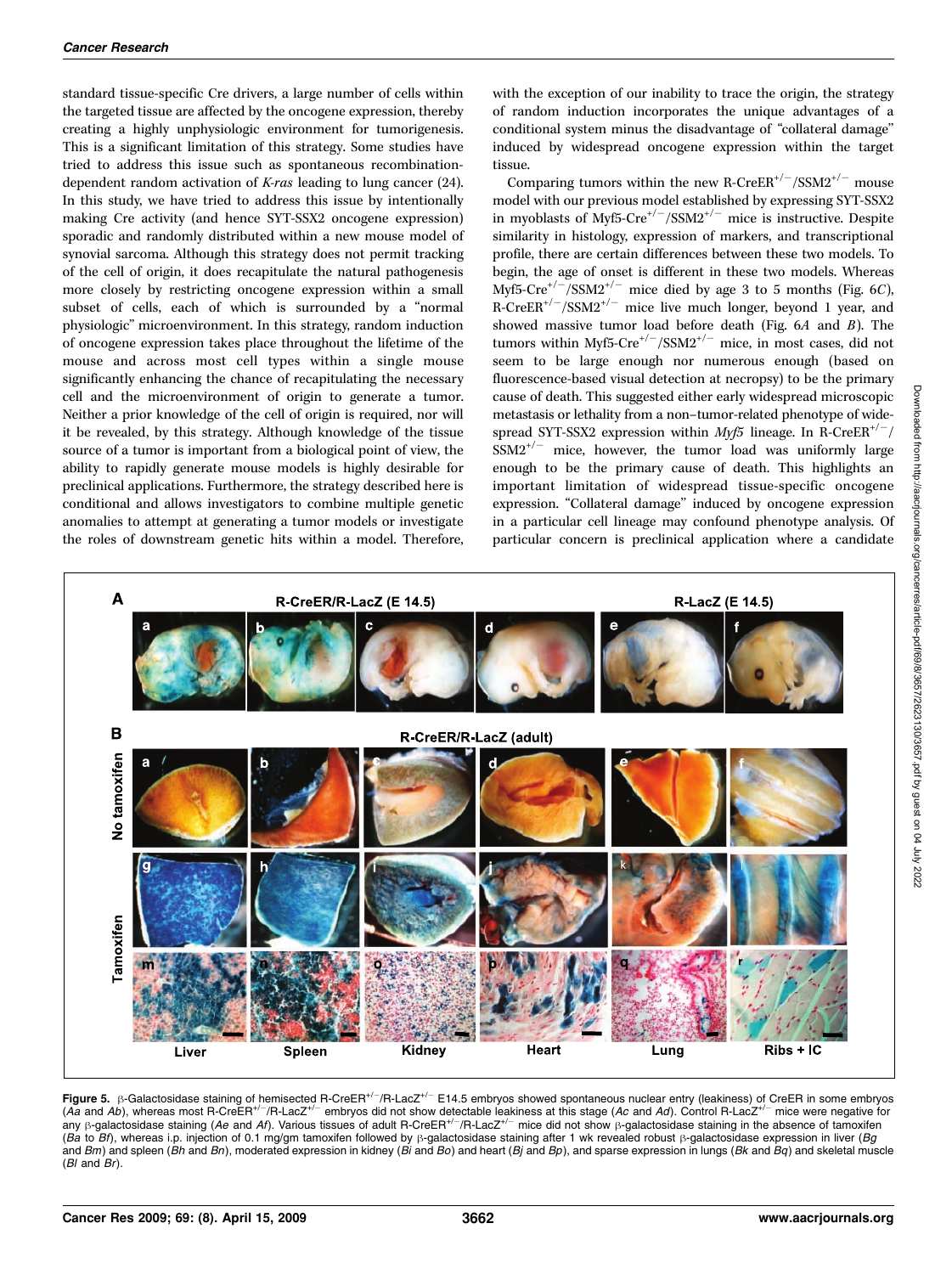

Figure 6. SSM2<sup>+/-</sup>/R-CreER<sup>+/-</sup> mice (n = 7) and control mice comprising of SSM2<sup>+/-</sup>, R-CreER<sup>+/-</sup>, and WT (n = 18) were injected i.p. with one pulse of 0.1 mg/gm of tamoxifen at age 3 mo. These mice were followed up and the percentage of mice surviving (Y axis) was plotted against age (X axis). This reveals that all SSM2<sup>+</sup> tamoxifen at age 3 mo. These mice were followed up and the percentage of mice surviving (Y axis) was plotted against age (X axis). This reveals that all SSM2\*'<sup>-</sup>/<br>R-CreER\*<sup>/-</sup> mice injected with tamoxifen were dead or mor survival differences (*B*). In comparison, the survival data from the SSM2<sup>+/-</sup>/Myf5-Cre<sup>+/-</sup> mice (*n* = 12) are significantly different where all SSM2<sup>+/-</sup>/Myf5-Cre<sup>+/-</sup> mice<br>usually die by age 5 mo (*C*). *D*, anatomic bars represent the percentage of mice (Y axis) harboring tumors in a certain anatomic location (X axis). TC, thoracic cage; PV, paravertebral; H&N, head and neck; L, limbs.

drug may have a potent effect on the tumor phenotype but not on the other ''tumor-unrelated phenotype'' induced by widespread oncogene expression. In such cases, the mouse model may fail to show a survival benefit despite an effect of the drug on the tumor itself. This is particularly relevant in the case of the synovial sarcoma model because we show that SYT-SSX2 has two dramatically distinct effects: tumorigenesis and cell death.

Anatomic distribution of tumors in ROSA-Cre $ER^{+/-}/SSM2^{+/-}$ mice was distinct from Myf5-Cre<sup>+/-</sup>/SSM2<sup>+/-</sup> mice, suggesting additional nonmyoblast cell of origin in the new model (Fig. 6D). Tumors within Myf5-Cre<sup>+/-</sup>/SSM2<sup>+/-</sup> mice were observed most frequently in the intercostal region, whereas tumors in the R- $CreeER<sup>+/-</sup>/SSM2<sup>+/-</sup>$  mice were mostly noted in the paraspinal region (back and tail) and face but not in the intercostal region. Both models, however, often harbored tumors in the limbs. Computed tomography scanning and histology revealed significant calcification in some tumors generated in the new model. This fits the range of synovial sarcoma phenotypes in humans where calcification is a relatively synovial sarcoma–specific radiological finding among soft tissue sarcomas. Tamoxifen-induced Cremediated expression of  $\beta$ -galactosidase (LacZ) in R-CreER<sup>+/-</sup>/R-LacZ<sup>+/-</sup> mice revealed surprising paucity of LacZ expressing skeletal muscle fibers (Fig. 5Bl and Br). The differences in age of onset and anatomic location when compared with the myoblastderived synovial sarcomas, makes a nonmyogenic origin a

possibility in this new model. However, a muscle origin cannot be ruled out in this strategy of random induction. In the light of these findings, the possibility exists that synovial sarcomas have more than one cell-of-origin. Furthermore, the predilection of these tumors to occur in proximity to skeletal elements in both models also raises the issue of whether the cell type or the microenvironment has a more crucial role in the induction of synovial sarcomas. We are currently investigating other potential sources of this lethal disease and address whether origin may have any clinical or prognostic influence.

SYT-SSX2 expression has a prominent cytotoxic effect based on in vivo and in vitro data we show here. It will be very important to investigate the mechanism of cell death and, in particular, how some cells escape this and progress toward neoplasia. From a therapeutic point of view, reactivating these SYT-SSX2–induced proapoptotic pathways that were silenced in the tumor cells may be an effective strategy toward designing targeted therapy for this lethal disease. The R-Cre $ER^{+/-}/SSM2^{+/-}$  random sporadic model in conjunction to the TAT-Cre–based in vitro approach we describe here will be very useful in the investigation of cytotoxic pathways activated by SYT-SSX2.

In summary, we describe here a variation on the conditional approach in tumor modeling by taking advantage of the CreERinducible system. We describe a new mouse model of synovial sarcoma using this system and compare it to our previously